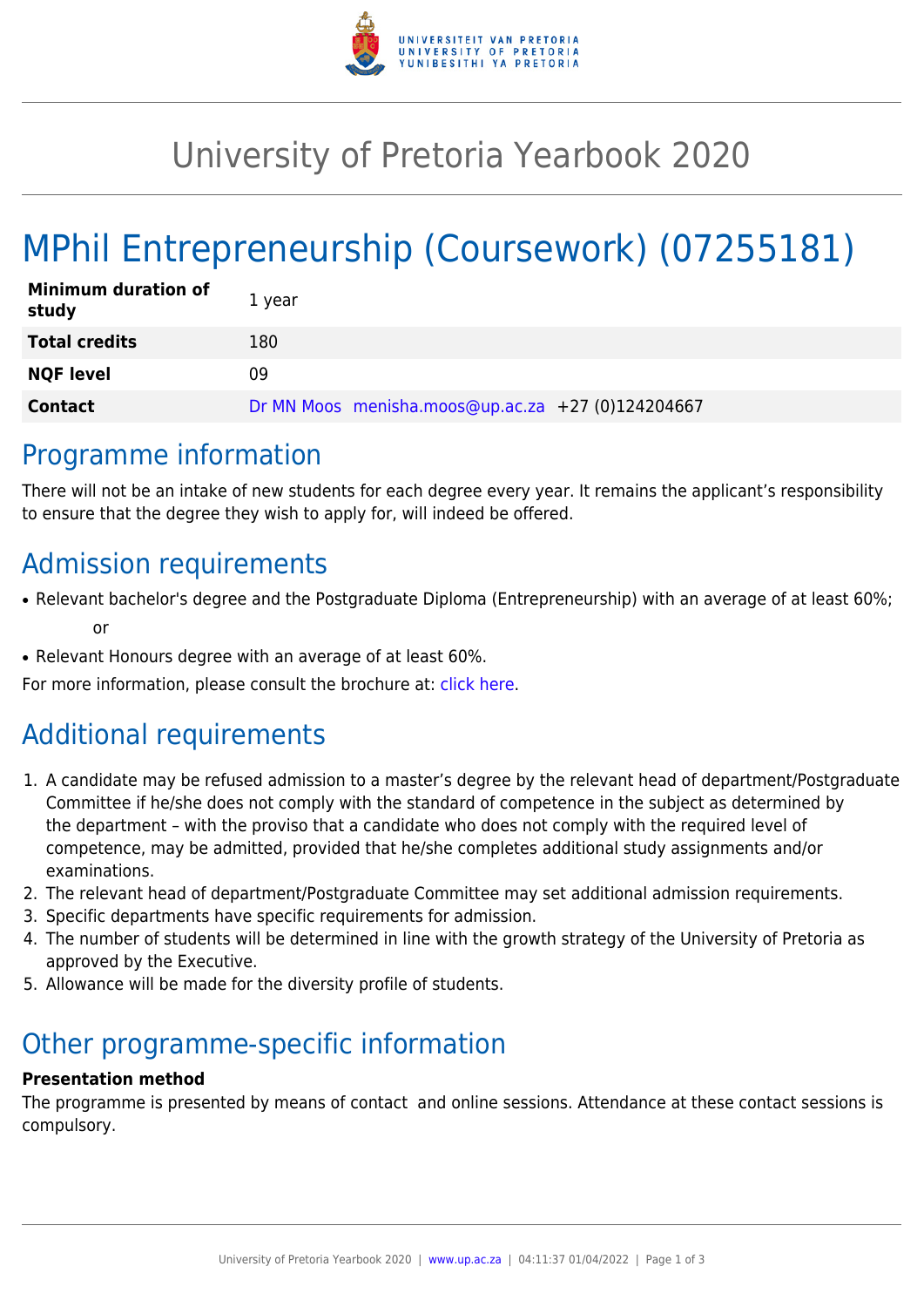

## Examinations and pass requirements

An examination paper is written in each of the modules and a minimum of 50% should be obtained. A subminimum of 40% in each module is required. Candidates must pass all modules, including the research article to qualify for the MPhil Entrepreneurship degree.

There are no supplementary examinations.

### Research information

#### **Dissertations/mini-dissertations, curricula and modules**

- 1. The degree programme requires that a dissertation/mini-dissertation must be submitted in a field of study chosen from the fields covered for the honours degree, provided that the Dean may, on the recommendation of the relevant head of department/Postgraduate Committee, approve the replacement of the required dissertation by the successful completion of a prescribed number of module credits and a minidissertation/research article.
- 2. Information on modules, credits and syllabi is available, on request, from the relevant head of department/Postgraduate Committee.
- 3. A module in Research Methodology is compulsory in all programmes. The Dean may, on the recommendation of the relevant head of department/Postgraduate Committee, waive the prerequisites.
- 4. Sufficient number of bound copies of the dissertation/mini-dissertation must be submitted to the Head: Student Administration for examination, after permission is granted by the supervisor.

#### **Article for publication**

The Dean may require, before or on submission of a dissertation/mini-dissertation, the submission of a draft article for publication to the supervisor. The draft article should be based on the research that the student has conducted for the dissertation/mini-dissertation and be approved by the supervisor concerned. The supervisor should then have the opportunity to take the paper through all the processes of revision and resubmission as may be necessary and/or appropriate in order to achieve publication.

#### **Submission of dissertation/mini-dissertation**

A dissertation/mini-dissertation is submitted to the Head: Student Administration/departmental Postgraduate Office, before the closing date for the various graduation ceremonies as announced annually.

For examination purposes, a student must, in consultation with the supervisor, submit a sufficient number of bound copies and/or e-copies of the dissertation/mini-dissertation, printed on good quality paper and of good letter quality, to the Head: Student Administration/departmental Postgraduate Office. Permission to submit the dissertation/mini-dissertation in unbound form may be obtained from the supervisor concerned on condition that a copy of the final approved dissertation/mini-dissertation is presented to the examiners in bound format or electronic format.

In addition to the copies already mentioned, each successful student must submit a bound paper copy as well as two electronic copies of the approved dissertation/mini-dissertation to the Head: Student Administration/departmental Postgraduate Office in the format specified by the faculty and in accordance with the minimum standards set by the Department of Library Services, before 15 February for the Autumn graduation ceremonies and before 15 July for the Spring graduation ceremonies, failing which the degree will only be conferred during a subsequent series of graduation ceremonies.